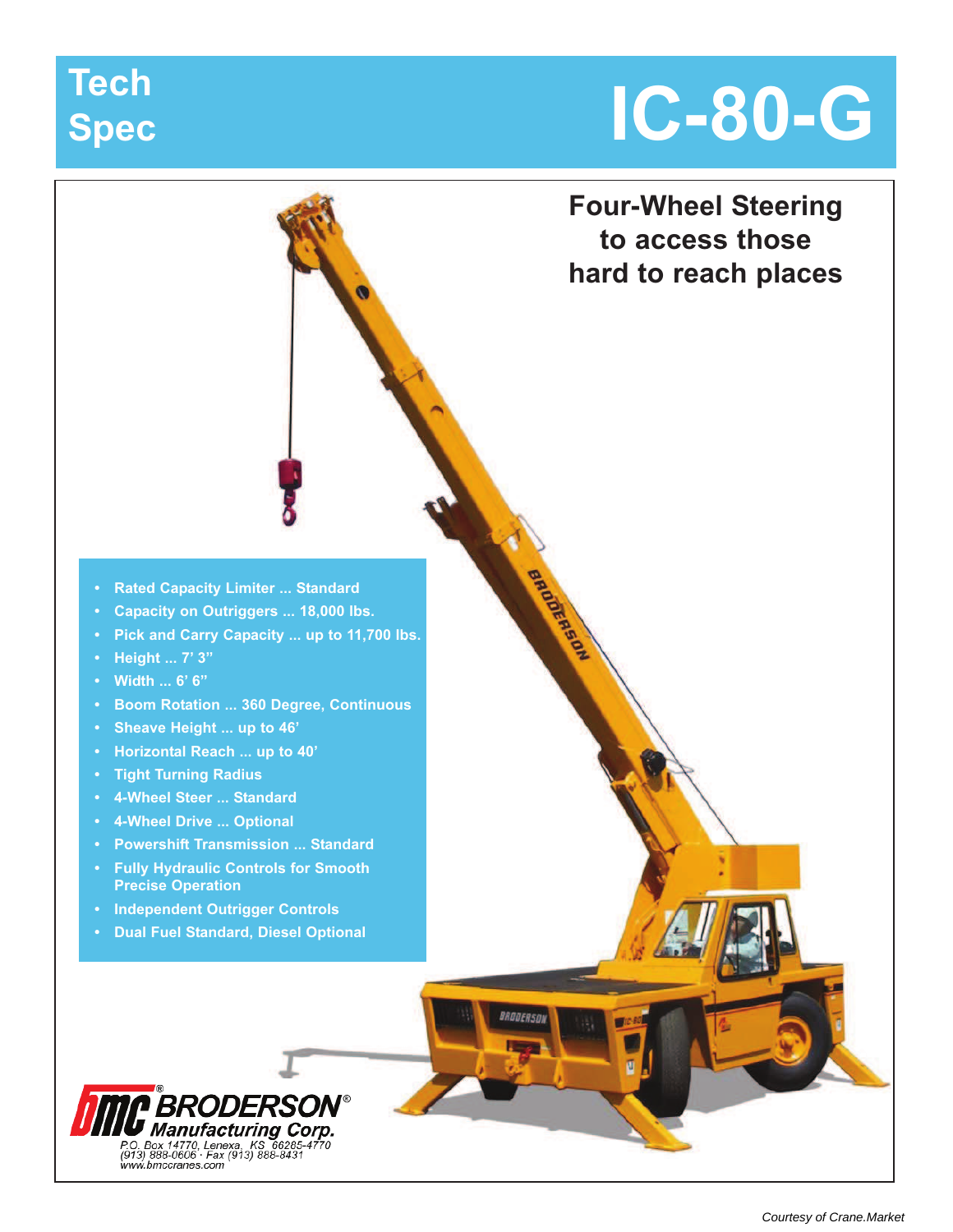

**BOOM EXTENSION LOADS MUST NOT EXCEED MAIN BOOM CAPACITY. DO NOT PICK & CARRY WITH LOADS ON BOOM EXTENSION. CAUTION**



**USE 0°, 15° OR 30° FOR OFFSET BOOM EXTENSION.**

**ARE 75% OF TIPPING LOADS. CAPACITIES BELOW BOLD LINE ARE LIMITED BY TIPPING. OTHER CAPACITIES ARE LIMITED BY STRUCTURAL OR HYDRAULIC CAPABILITY. CAPACITIES ON OUTRIGGERS ARE 85% OF TIPPING LOADS. CAPACITIES ON RUBBER** 







**IC-80-1G**

**1'-7" 12'-9 3/4"**

## **IC-80-1G**

**LOAD**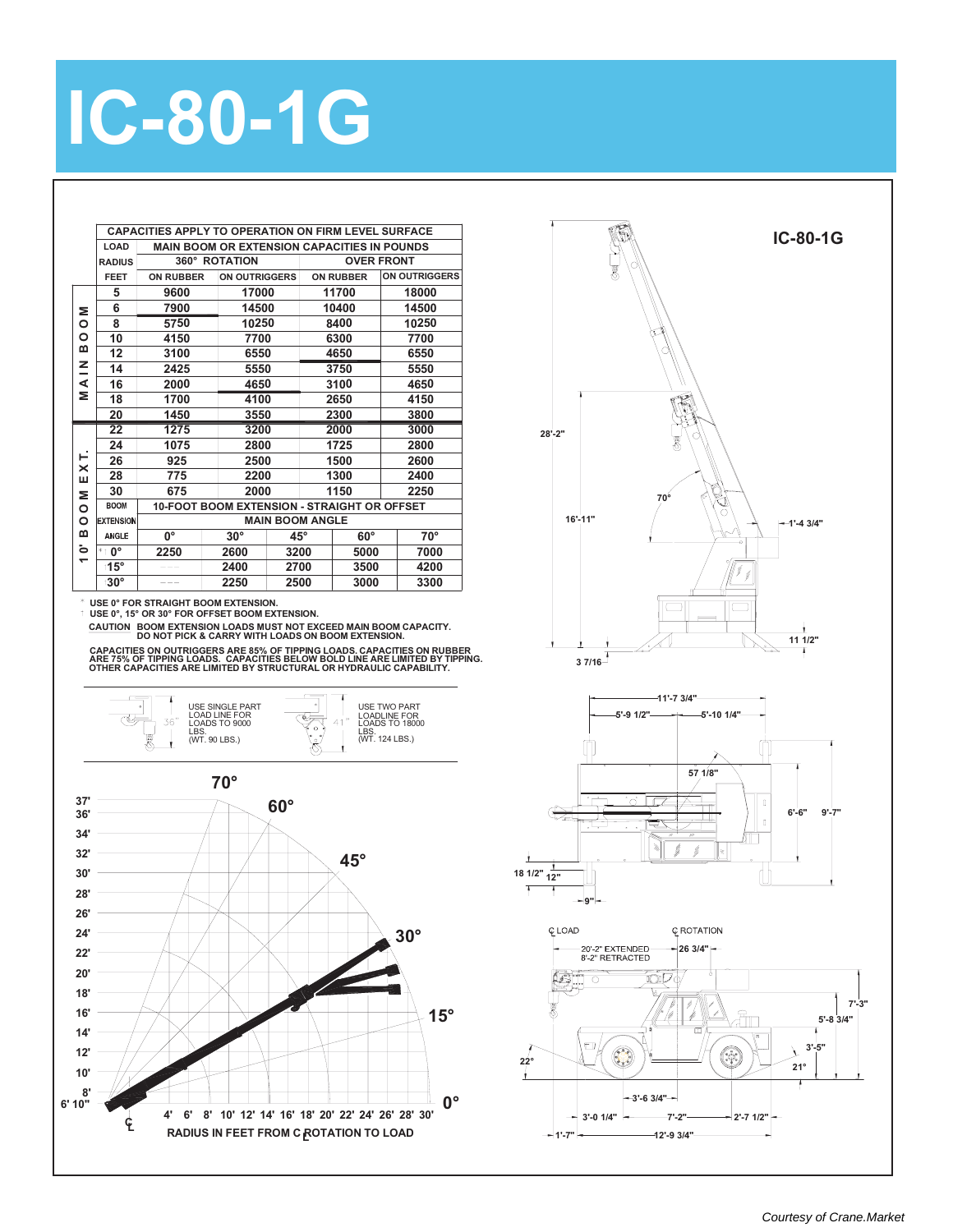## **IC-80-2G**

|                          |                   | <b>CAPACITIES APPLY TO OPERATION ON FIRM LEVEL SURFACE</b> |                                                    |              |  |                   |  |                      |
|--------------------------|-------------------|------------------------------------------------------------|----------------------------------------------------|--------------|--|-------------------|--|----------------------|
|                          | LOAD              |                                                            | <b>MAIN BOOM OR EXTENSION CAPACITIES IN POUNDS</b> |              |  |                   |  |                      |
|                          | <b>RADIUS</b>     | 360° ROTATION                                              |                                                    |              |  | <b>OVER FRONT</b> |  |                      |
|                          | FEET              | <b>ON RUBBER</b>                                           | <b>ON OUTRIGGERS</b>                               |              |  | <b>ON RUBBER</b>  |  | <b>ON OUTRIGGERS</b> |
|                          | 5                 | 9500                                                       | 17000                                              |              |  | 11600             |  | 18000                |
|                          | 6                 | 7800                                                       | 14500                                              |              |  | 10200             |  | 14500                |
| Σ                        | 8                 | 5650                                                       | 10250                                              |              |  | 8250              |  | 10250                |
| $\circ$<br>$\circ$       | 10                | 4000                                                       | 7700                                               |              |  | 6200              |  | 7700                 |
| m                        | 12                | 3000                                                       | 6550                                               |              |  | 4650              |  | 6550                 |
| z                        | 14                | 2350                                                       | 5550                                               |              |  | 3650              |  | 5550                 |
|                          | 16                | 1900                                                       | 4550                                               |              |  | 2950              |  | 4550                 |
| ⋖<br>Σ                   | 18                | 1600                                                       | 3950                                               |              |  | 2500              |  | 4050                 |
|                          | 20                | 1350                                                       | 3350                                               |              |  | 2150              |  | 3650                 |
|                          | 22                | 1150                                                       | 2950                                               |              |  | 1850              |  | 3300                 |
|                          | 24                | 1000                                                       | 2550                                               |              |  | 1650              |  | 3100                 |
|                          | 26                | 850                                                        | 2450                                               |              |  | 1450              |  | 2750                 |
|                          | 28                | 725                                                        | 2175                                               |              |  | 1275              |  | 2500                 |
| ⊢<br>×                   | 30                | 625                                                        | 1900                                               |              |  | 1125              |  | 2300                 |
| ш                        | 32                | 525                                                        | 1725                                               |              |  | 1000              |  | 2100                 |
| Σ                        | 34                | 425                                                        | 1500                                               |              |  | 900               |  | 1950                 |
| $\circ$                  | <b>BOOM</b>       | 10-FOOT BOOM EXTENSION - STRAIGHT OR OFFSET                |                                                    |              |  |                   |  |                      |
| O                        | <b>EXTENSION</b>  |                                                            | <b>MAIN BOOM ANGLE</b>                             |              |  |                   |  |                      |
| m                        | ANGLE             | $0^{\circ}$                                                | $30^\circ$                                         | $45^{\circ}$ |  | $60^\circ$        |  | $70^{\circ}$         |
| ö                        | $*$ t $0^{\circ}$ | 2250                                                       | 2600                                               | 3200         |  | 5000              |  | 7000                 |
| $\overline{\phantom{0}}$ | $115^\circ$       |                                                            | 2400                                               | 2700         |  | 3500              |  | 4200                 |
|                          | t30°              |                                                            | 2250                                               | 2500         |  | 3000              |  | 3300                 |

USE 0° FOR STRAIGHT BOOM EXTENSION. USE 0°, 15° OR 30° FOR OFFSET BOOM EXTENSION.

CAUTION BOOM EXTENSION LOADS MUST NOT EXCEED MAIN BOOM CAPACITY.<br>DO NOT PICK & CARRY WITH LOADS ON BOOM EXTENSION.

 CAPACITIES ON OUTRIGGERS ARE 85% OF TIPPING LOADS. CAPACITIES ON RUBBER ARE 75% OF TIPPING LOADS. CAPACITIES BELOW BOLD LINE ARE LIMITED BY TIPPING.<br>OTHER CAPACITIES ARE LIMITED BY STRUCTURAL OR HYDRAULIC CAPABILITY.



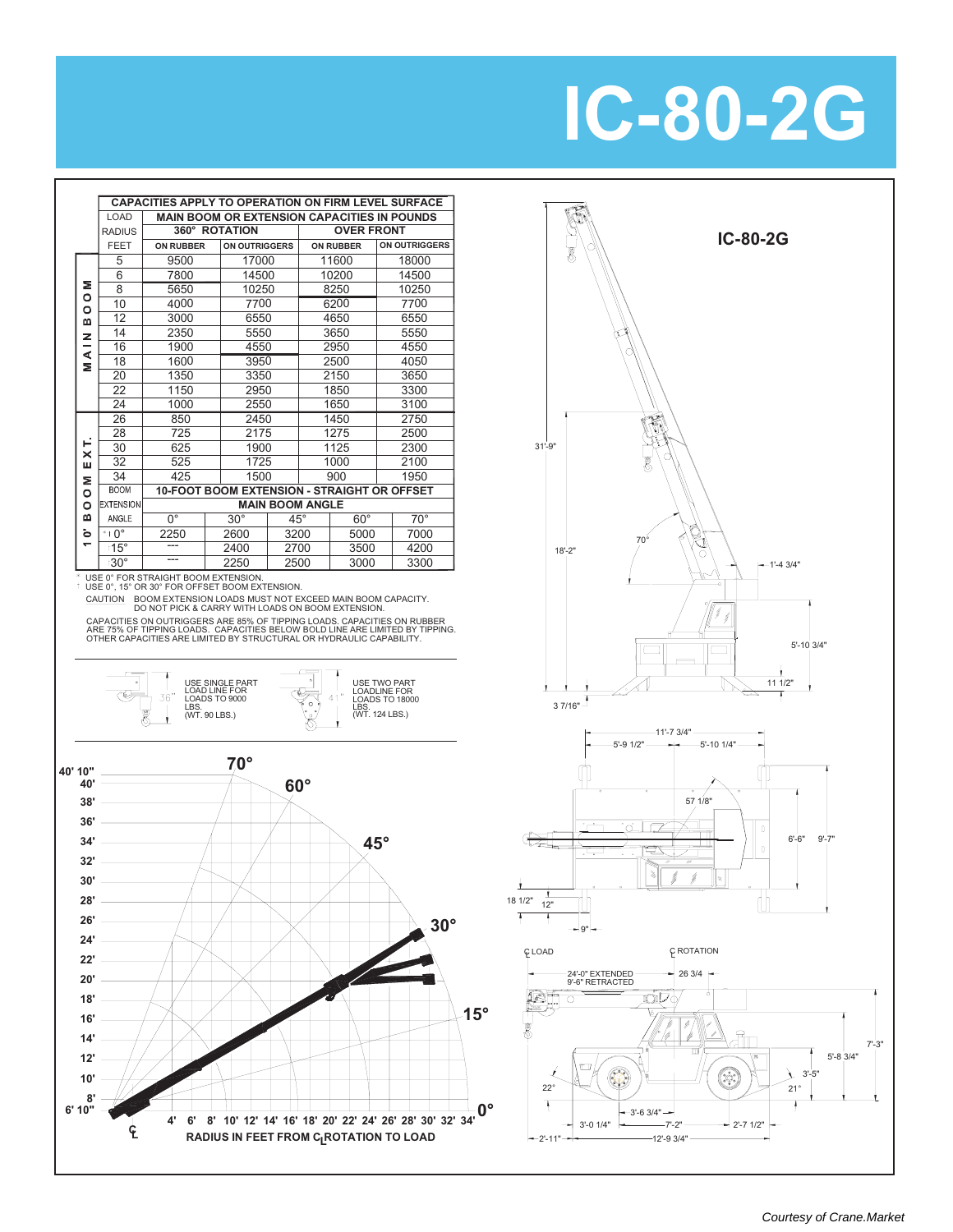

CAUTION BOOM EXTENSION LOADS MUST NOT EXCEED MAIN BOOM CAPACITY.<br>CAUTION BOOM EXTENSION LOADS MUST NOT EXCEED MAIN BOOM CAPACITY.<br>DO NOT PICK & CARRY WITH LOADS ON BOOM EXTENSION. CAPACITIES ON OUTRIGGERS ARE 85% OF TIPPING LOADS. CAPACITIES ON RUBBER<br>ARE 75% OF TIPPING LOADS. CAPACITIES BELOW BOLD LINE ARE LIMITED BY TIPPING.<br>OTHER CAPACITIES ARE LIMITED BY STRUCTURAL OR HYDRAULIC CAPABILITY.

\* USE 0° FOR STRAIGHT BOOM EXTENSION.<br>† USE 0°, 15° OR 30° FOR OFFSET BOOM EXTENSION.

2250 30° --- 3300 2500 3000

 $\overline{B}$ 16 2050 4400 4400 2700 18 1650 3900 3900 MAIN 2200 1350 3400 1800 3400 20 22 1150 3050 1550 3050 24 1000 1350 2800 2750 26 850 1200 2550 2450 28 750 2200 1100 2350  $1000$ 2150 30 1950 650 1750  $\frac{1}{900}$ 32 450 1950 34 350 1600 800 1800 36 250 1450 700 1650  $\times$ 38 200 1300 600 1500  $\sqcup$ 40 150 1150 500 1400  $\mathord{\Xi}$ **BOOM** 10-FOOT BOOM EXTENSION - STRAIGHT OR OFFSET  $\circ$ **XTENSION MAIN BOOM ANGLE**  $\circ$  $\Omega$ ANGLE 45° 70°  $0^{\circ}$ 30° 60°  $\ddot{\circ}$ \*† 0° 2600 3200 5000 7000  $\frac{2250}{11}$ 15° 2400 2700 3500 4200

10000 14000 17000

6100 7700

5200 3400

ON RUBBER ON OUTRIGGERS

14 2550

 $\geq$  $\circ$ 

## **IC-80-3G** CAPACITIES APPLY TO OPERATION ON FIRM LEVEL SURFACE LOAD MAIN BOOM OR EXTENSION CAPACITIES IN POUNDS RADIUS 360 ROTATION **OVER FRONT**

ON RUBBER ON OUTRIGGERS

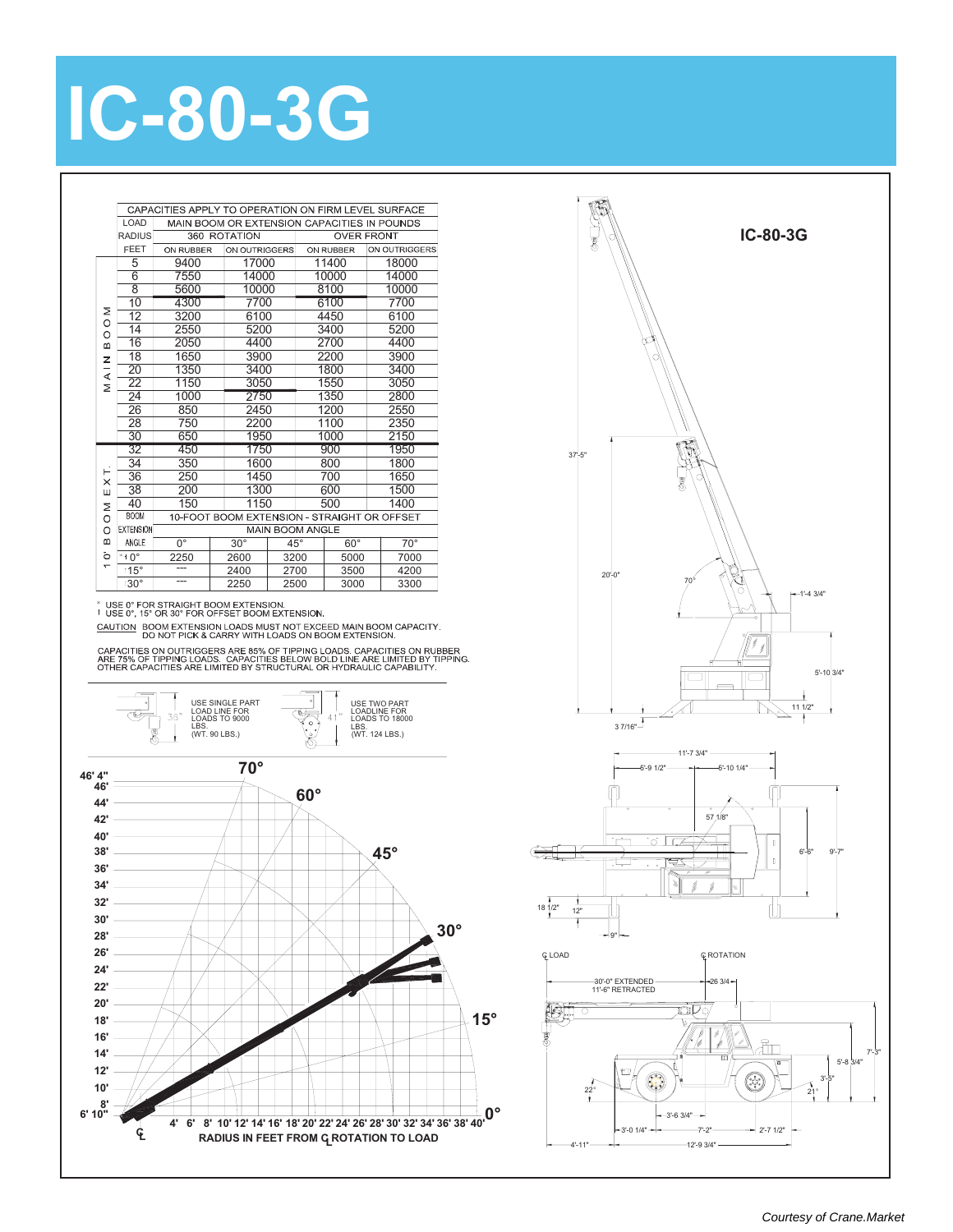

[Courtesy of Crane.Market](https://crane.market)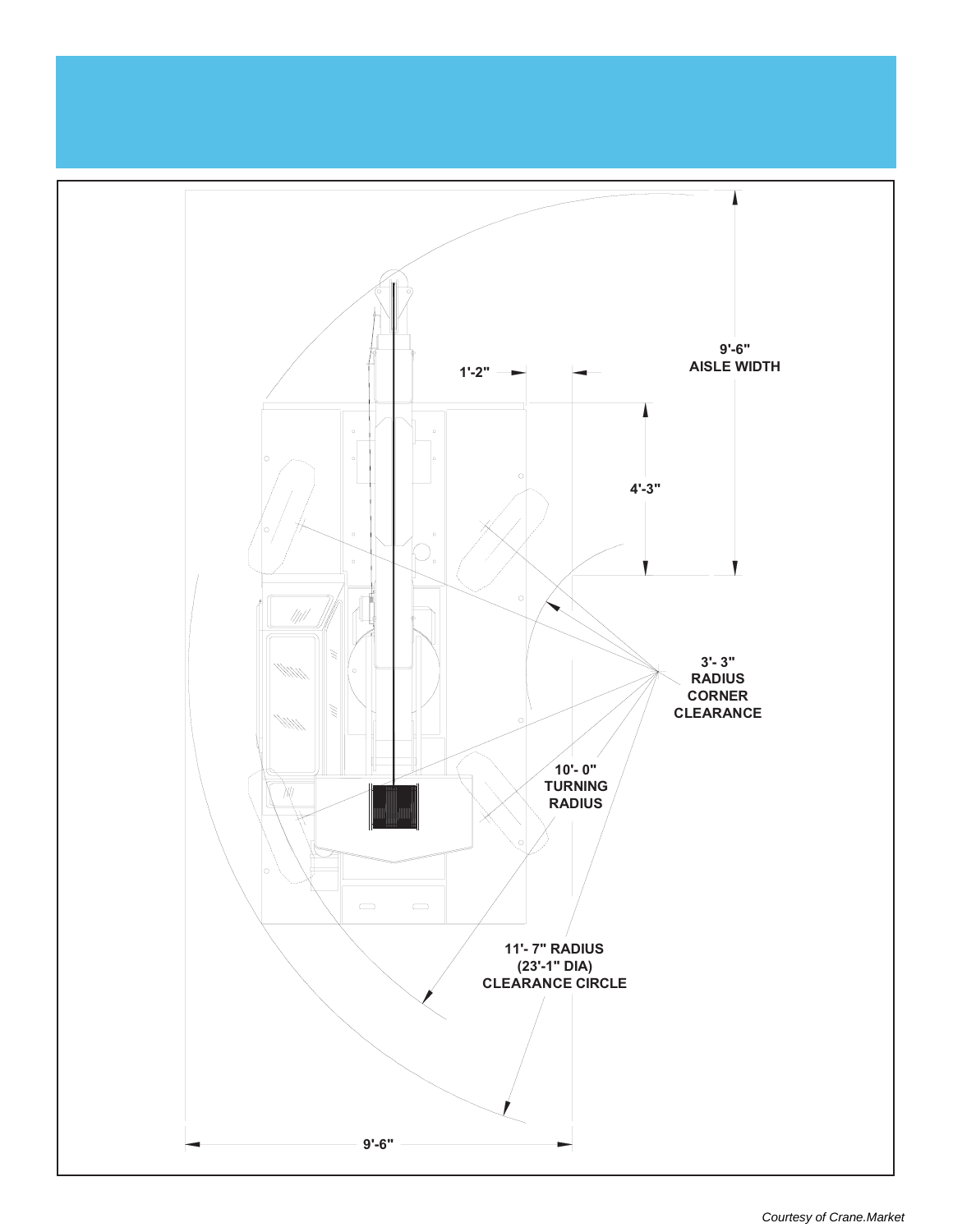## **IC-80-G**

#### **GENERAL:**

| Weight:                                           |                                                                   | IC-80-1G IC-80-2G IC-80-3G |                                     |
|---------------------------------------------------|-------------------------------------------------------------------|----------------------------|-------------------------------------|
| 4-Wheel Steer 16,060 lbs. 16,260 lbs. 16,660 lbs. |                                                                   |                            |                                     |
| 4-Wheel Drive                                     |                                                                   |                            | 16,660 lbs. 16,860 lbs. 17,260 lbs. |
| <b>Boom Movement:</b>                             |                                                                   |                            |                                     |
| Rotation<br>Elevation                             | $0^{\circ}$ to $70^{\circ}$ 0° to $70^{\circ}$ 0° to $70^{\circ}$ |                            | Continuous Continuous Continuous    |
| Extension 12 ft. 14 ft. 6 in. 18 ft. 6 in.        |                                                                   |                            |                                     |
| <b>Boom Speeds:</b>                               |                                                                   |                            |                                     |
| Rotation 2.0 RPM 2.0 RPM 2.0 RPM                  |                                                                   |                            |                                     |
| Elevation 10.0 sec. 10.0 sec. 10.0 sec.           |                                                                   |                            |                                     |
| Extension 17.0 sec. 21.0 sec. 27.0 sec.           |                                                                   |                            |                                     |
|                                                   |                                                                   |                            |                                     |
| <b>Turning Radius:</b>                            |                                                                   |                            |                                     |
| (C/L of Outside Steering Wheel)                   |                                                                   |                            | 10 ft. 0 in.                        |
| Aisle Width for 90° Turn:                         |                                                                   |                            | 9 ft. 6 in.                         |
| <b>ENGINE:</b>                                    |                                                                   | <u>Standard</u>            | <b>Optional</b>                     |
| <b>Make</b>                                       | <b>GM</b>                                                         |                            | Cummins                             |
| Model                                             |                                                                   | 3.0 EFI*                   | 4B4.5-C**                           |
| <b>Type</b>                                       | Gas                                                               |                            | Diesel                              |
| No. Cyl.                                          | 4                                                                 |                            | 4                                   |
| Displacement 181 CID                              |                                                                   |                            | <b>275 CID</b>                      |
| HP @ Gov. Speed                                   | 69                                                                |                            | 80                                  |

\* Electronic Fuel Injection with Dual Fuel, US EPA & CARB Certified for 2005 emissions standards. \*\*Tier II CARB & US EPA Tier II Emissions

**Certified** 

**Fuel Tank Capacity:** 20 Gallons

#### **TRANSMISSION:**

Powershift transmission with 4-speeds in forward and reverse. Provides powershifts at any engine speed in any gear. All shifting is done with a single lever electrical control mounted on the steering column. Multiple-disc clutch packs operated by solenoid valve provide forward, neutral, reverse and speed selection. Equipped with oil cooler and filter. Torque converter has stall ratio of 2.2/1.

Gradeability 63 percent.

|             | <b>Forward/Reverse</b> | <b>Travel</b> | <b>Drawbar</b> |  |
|-------------|------------------------|---------------|----------------|--|
| <b>Gear</b> | <b>Gear Ratios</b>     | <b>Speed</b>  | <b>Pull</b>    |  |
| First       | 5.72:1                 | 4 MPH         | 10,500 lbs.    |  |
| Second      | 3.23:1                 | 6 MPH         | 6,000 lbs.     |  |
| Third       | 1.77:1                 | 12 MPH        | 3,200 lbs.     |  |
| Fourth      | 1.00:1                 | 20 MPH        | 1,800 lbs.     |  |

## **AXLES:**

#### **Front:**

Planetary drive/steer axle with 11.625/1 axle ratio. Differential is "No-Spin." Axle mounted rigidly to frame.

#### **Optional 4-Wheel Drive**

Planetary drive/steer axle with integral drop box input 11.625/1 axle ratio. Differential is "No-Spin." Only available with mining and industrial tires.

#### **Rear:**

#### **2-Wheel Drive:**

Axle with 1-1/2 degree oscillation in either direction.

#### **Optional 4-Wheel Drive:**

Planetary drive/steer axle with 11.625/1 axle ratio. Differential is "Limited Slip." Oscillation is 1-1/2 degree in either direction. Only available with mining and industrial tires.

|              | <b>Forward/Reverse</b> | <b>Travel</b> | <b>Drawbar</b> |  |
|--------------|------------------------|---------------|----------------|--|
| <b>Gear</b>  | <b>Gear Ratios</b>     | <b>Speed</b>  | Pull           |  |
| First        | 5.72:1                 | 3 MPH         | 12,300 lbs.    |  |
| Second       | 3.23:1                 | 5 MPH         | 7,000 lbs.     |  |
| <b>Third</b> | 1.77:1                 | <b>10 MPH</b> | 3,800 lbs.     |  |
| Fourth       | 1.00:1                 | 17 MPH        | 2,200 lbs.     |  |

#### **STEERING:**

Hydraulic steering unit with cylinders attached to each axle. Rear axle is the primary steer. An electric switch in the operator's compartment is used to select rearwheel steering, four-wheel round steering or crab steering. Electronic sensors and control box automatically align the steering when a new mode is selected.

| Front | <b>BRAKES: 2-Wheel Drive</b><br>Internal wet<br>disc brakes | <b>4-Wheel Drive</b><br>Internal wet<br>disc brakes |
|-------|-------------------------------------------------------------|-----------------------------------------------------|
| Rear  | Drum type                                                   | Internal wet disc brakes                            |
|       | <b>Parking</b> Disc type                                    | Disc type                                           |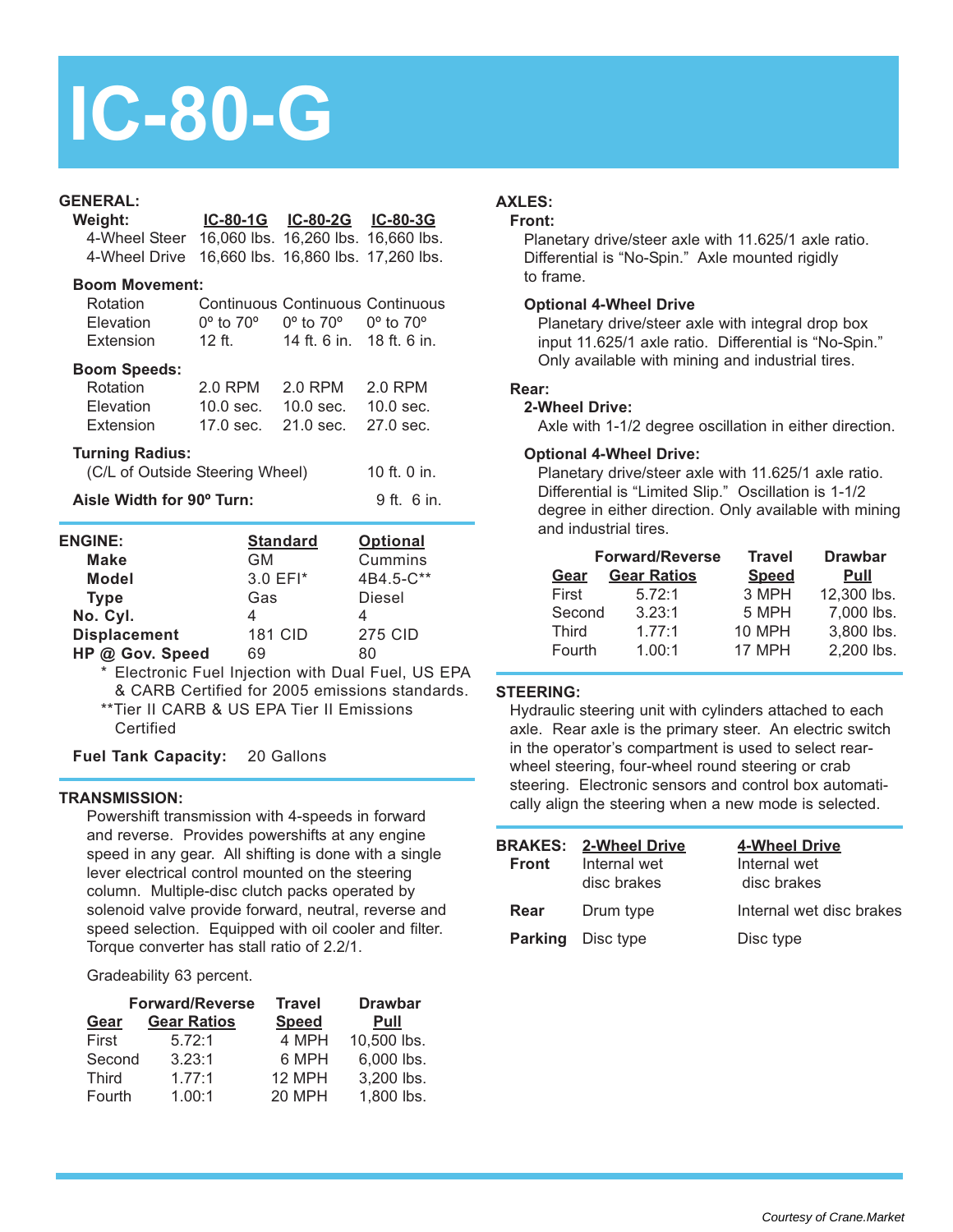#### **TIRES:**

**2-Wheel Drive** 10.00 x 15, load range J radial, highway type tread.

**4-Wheel Drive** 10.00 X 15, mining & industrial, 16 ply rating.

#### **CHASSIS:**

#### **Cargo Deck:**

64 square feet of deck area.\* 14,000 lbs. capacity on deck when load is centered over or between axles.\*\* A storage box is located in front cargo deck. Steps located on front corners.

\* 54 Square feet with Cummins engine.

\*\*14,000 pounds allowed at creep speed of 2 MPH and 200 feet maximum in 30 minutes.

#### **Outriggers:**

Four hydraulic outriggers of box beam construction. Independent controls for each outrigger. Each cylinder equipped with direct-connected holding valves. Outrigger pad dimension 9"x12".

#### **Accessory Storage Box:**

Storage box located in front cargo deck.

#### **Lifting Rings**

Lifting rings at each corner of cargo deck so sling can be attached for lifting crane.

#### **OPERATOR COMPARTMENT:**

Operator's control station provides one-position access to all operating functions. Includes adjustable operator's seat, retracting seat belt, fire extinguisher and bubble level.

#### **ELECTRICAL: 12 Volt System**

#### **Instrument Package:**

Fuel, ammeter, oil pressure, water temperature, transmission oil temperature gauges & hourmeter. Also included are warning lights for low transmission pressure, turn signal, high beams, hazard lights, parking brake & 4-wheel drive.

#### **Lighting Package:**

One pair headlights with Hi and Low beams, back-up lights, integral tail, brake, front and rear turn signals and emergency flasher switch at operator's station. 12V horn actuated by button on shifting control.

#### **ELECTRICAL: (Cont'd)**

#### **Back-Up Alarm:**

Provides pulsating sound from 97 dB alarm when transmission is in reverse. Conforms to SAE J994b.

#### **Outrigger Alarm System**

Two-tone alarm is activated when "outrigger down" controls are operated.

#### **HYDRAULIC SYSTEM:**

Tandem pump, direct-driven by engine crankshaft, rated at 17 & 32 GPM at rated RPM. Hydraulic oil tank capacity of 25 gallons.

#### **BOOM ASSEMBLY:**

Three-section boom assembly equipped with bearing pads, double-acting hydraulic cylinders with directconnected holding valves & boom angle indicator on each side of boom.

#### **Boom Rotation:**

Heavy-duty ball bearing rotation gear with external teeth. Rotation is powered by hydraulic motor and worm gear drive.

#### **Boom Hoist:**

Turret mounted planetary gear hoist hydraulically powered with a bare drum line pull of 10,000 lbs. at a line speed of 110 FPM. Includes downhaul weight, swivel hook & sheave block for 2-part line and 125 ft. of 9/16" hoist rope.

#### **Anti-Two-Block Device:**

Prevents damage to hoist rope and/or crane components from pulling load hook against tip.

#### **Sheave Block, Two-Part:**

Single sheave block for 2-part line requirements.

#### **Rated Capacity Limiter:**

Warns operator of impending overload with audible and visual signals. Prevents overload by stopping boom functions that cause overloads.